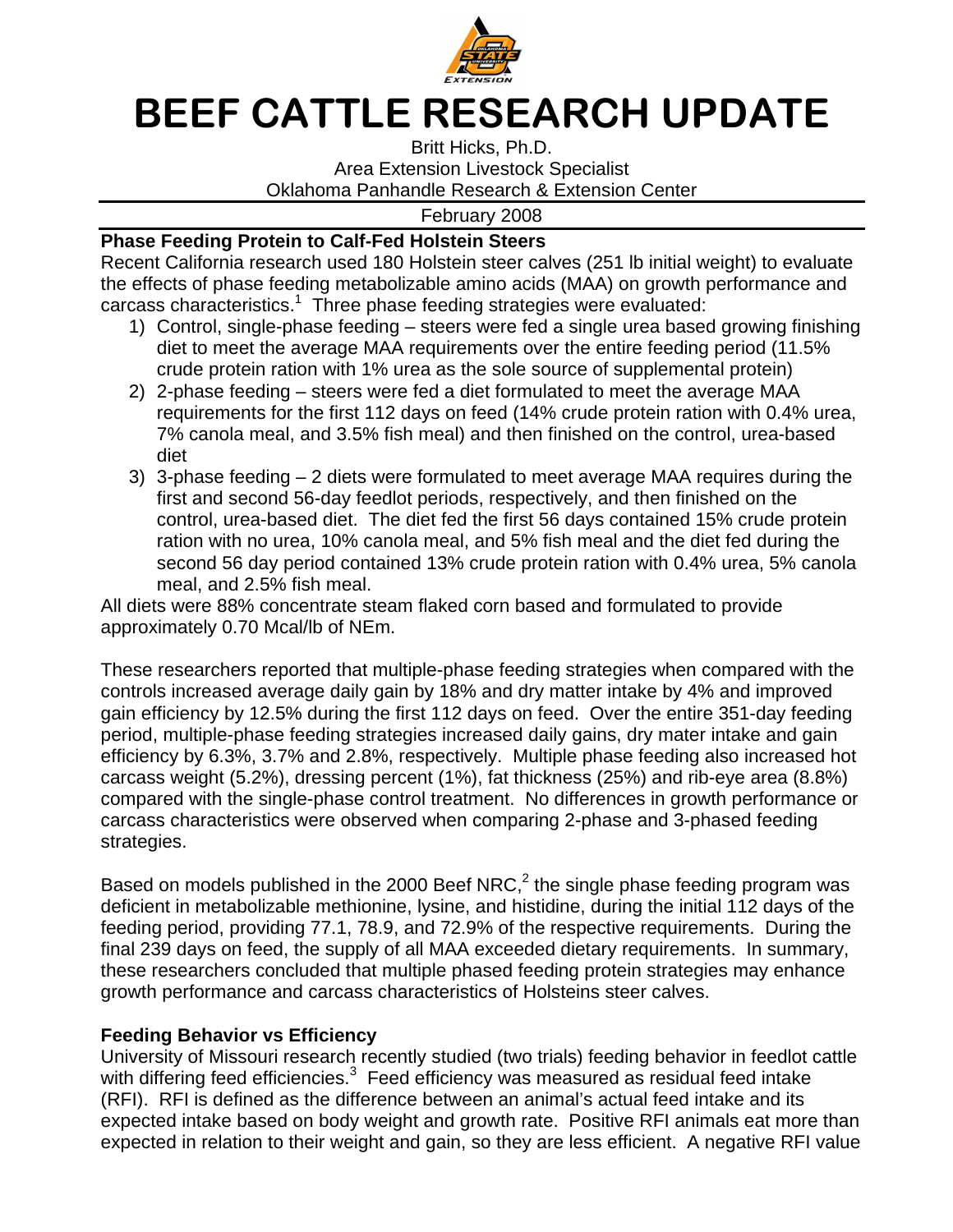is better and indicates a more efficient animal. In experiment 1, 80 crossbred Angus steers (714 lb initial weight) were fed a whole shelled corn based diet containing 28% roughage for 123 days. In experiment 2, 40 crossbred Angus steers (717 lb initial weight) were fed a whole shelled corn based diet containing no roughage for 123 days. In both experiments, the steers were fed once daily at approximately 8 a.m. in amounts such that the animals had access to feed at all times.

In both experiments, individual feed intakes and feeding behaviors were collected using the GrowSafe individual animal feed intake system (GrowSafe Systems LTD., Airdrie, Alberta, Canada). Individual feed intakes, initial and final body weights, and average daily gain were used to calculate RFI for each steer. In experiment 1, RFI values were calculated for three consecutive months and the six most efficient steers (low RFI) and six least efficient steers (high RFI) were identified. In experiment 2, RFI values were calculated for four consecutive months and the nine most efficient steers and eight least efficient steers were identified. After the selection of efficient and inefficient animals, the feeding behavior data was analyzed.

In both studies, no differences in initial or final body weights or average daily gains between efficient and inefficient groups were noted (Table 1). However, gain efficiency (gain/feed) was greater for efficient steers and daily feed intake was greater for inefficient steers in both experiments. The average daily eating rate (lb/min) did not differ between efficient and inefficient groups in either experiment. However, more efficient animals ate fewer times per day than inefficient steers in both experiments (11.0 vs 18.2 and 14.5 vs 17.6 times/day in experiments 1 and 2, respectively).

|                                       | <b>Experiment 1</b> |             | <b>Experiment 2</b>  |             |
|---------------------------------------|---------------------|-------------|----------------------|-------------|
| Item                                  | <b>Efficient</b>    | Inefficient | Efficient            | Inefficient |
| # Steers                              | 6                   | 6           | 9                    | 8           |
| Initial Wt, Ib                        | 717                 | 728         | 734                  | 728         |
| Final Wt, Ib                          | 1096                | 1138        | 1250                 | 1241        |
| ADG, Ib                               | 3.09                | 3.33        | 3.3                  | 3.29        |
| DMI, lb                               | $15.41^a$           | $22.71^{b}$ | $14.35^{a}$          | $17.35^{b}$ |
| G: F                                  | 0.200 <sup>a</sup>  | $0.146^{b}$ | $0.231^{a}$          | $0.189^{b}$ |
| RFI, Ib/day                           | $-3.46^a$           | $3.64^{b}$  | $-1.81$ <sup>a</sup> | $1.70^{b}$  |
| <b>Eating Bouts Daily</b>             | $11.0^a$            | $18.2^{b}$  | $14.5^{\circ}$       | $17.6^{b}$  |
| Daily Eating Rate, Ib/min<br>$2h + 1$ | 0.216               | 0.209       | 0.351                | 0.286       |

 **Table 1.** Growth characteristics of efficient and inefficient steers by experiment.

<sup>a,b</sup>Within a experiment, means within a row lacking a common superscript differ (P < 0.05). Adapted from Golden et al., 2008

These researchers reported that in both studies significant variation existed in animal daily feed intake. No animals within the efficient or inefficient groups were diagnosed or treated for acidosis or any other metabolic disorder. No differences in day to day intake patterns were noted between efficiency groups. The average number of days comprising a feeding pattern in both experiments for both efficiency groups was 2 to 3 days in multiples of 2 to 3 days.

The average feed consumption across periods of the day for efficient and inefficient animals in both experiments is plotted in Figure 1. In experiment 1, most of the feed consumption